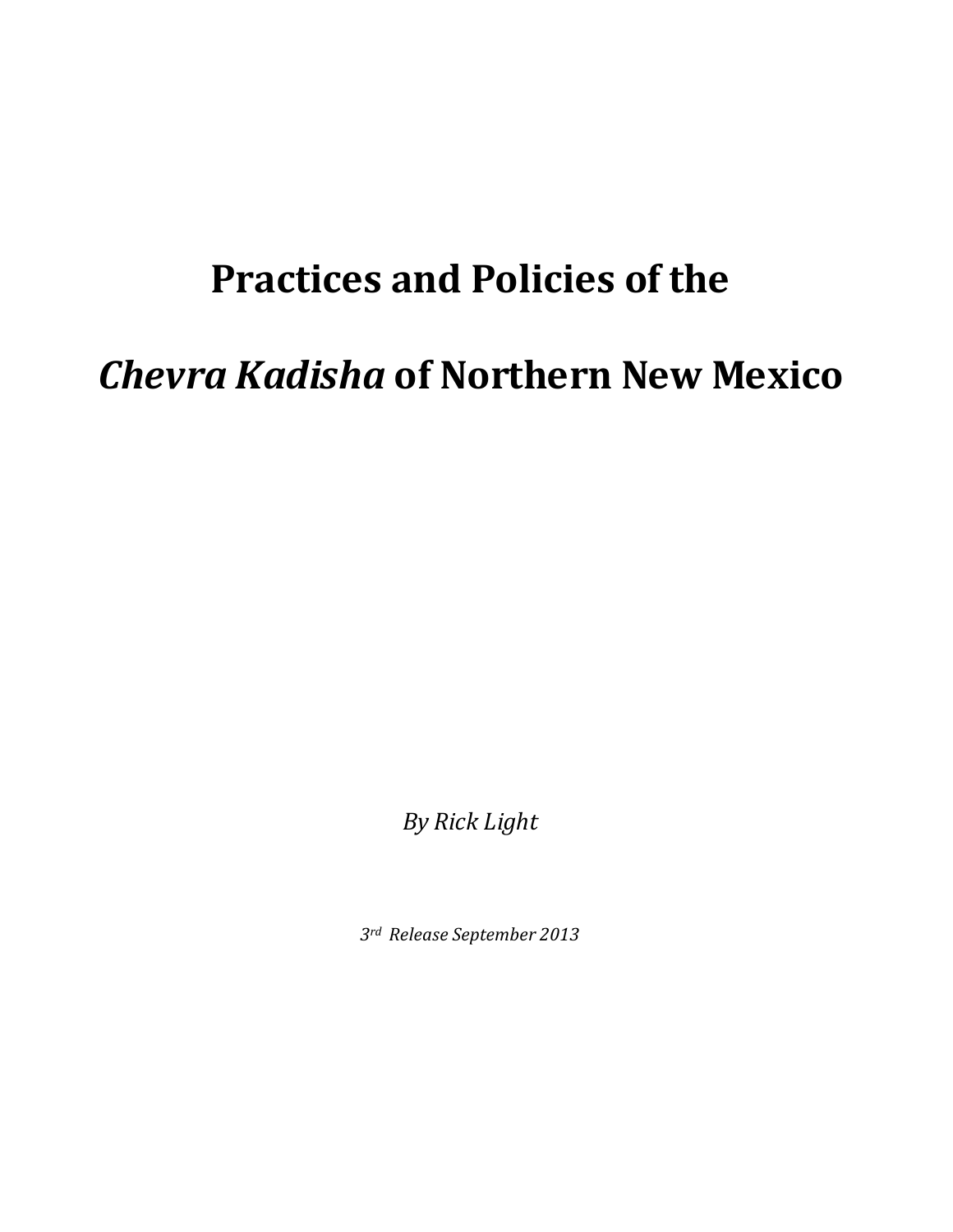Initial release Fall 2012 2nd release July 2013 – updated *Tahara* manual references 3rd release September 2013 – added paragraph about the *Tahara* leader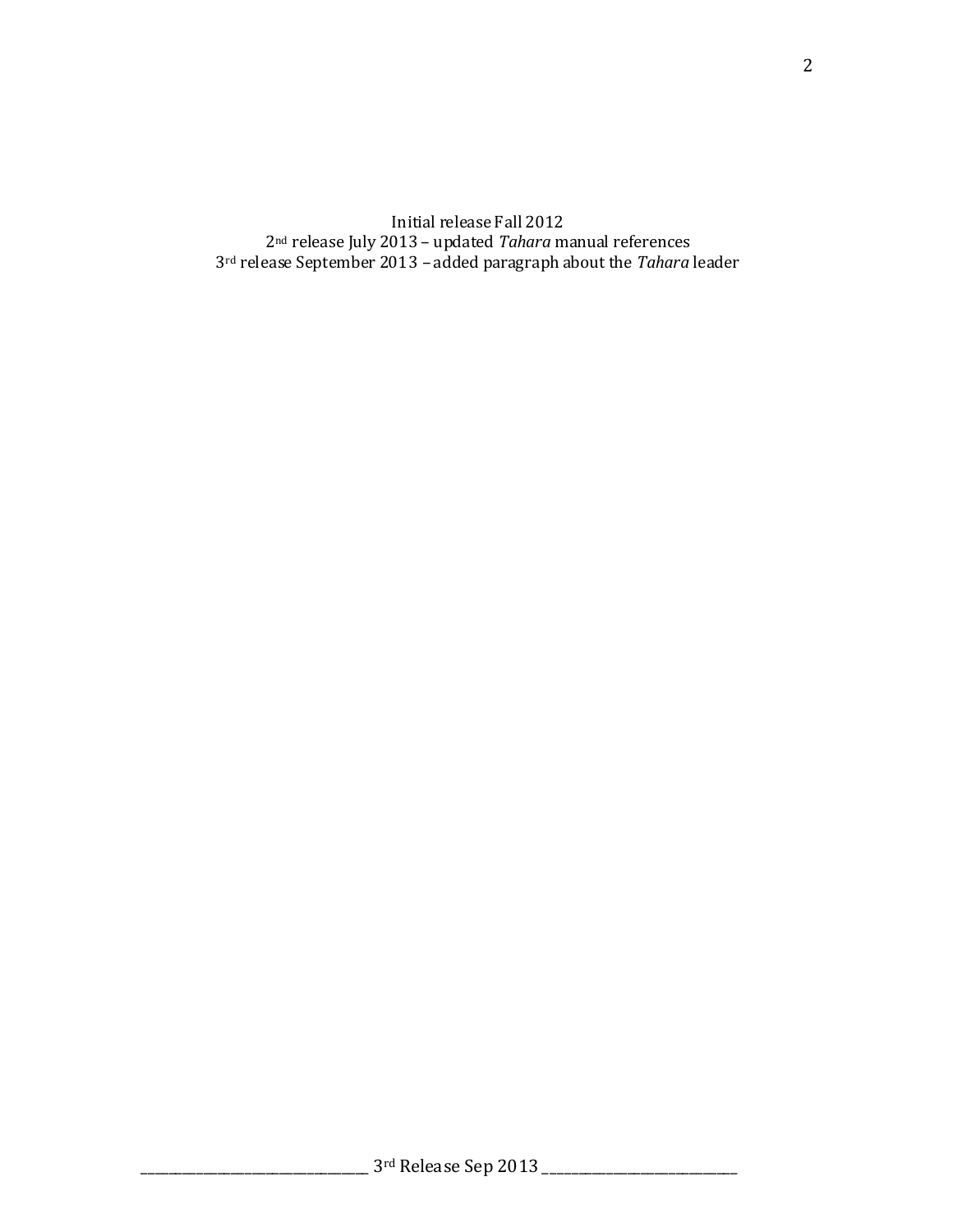# **Table of Contents**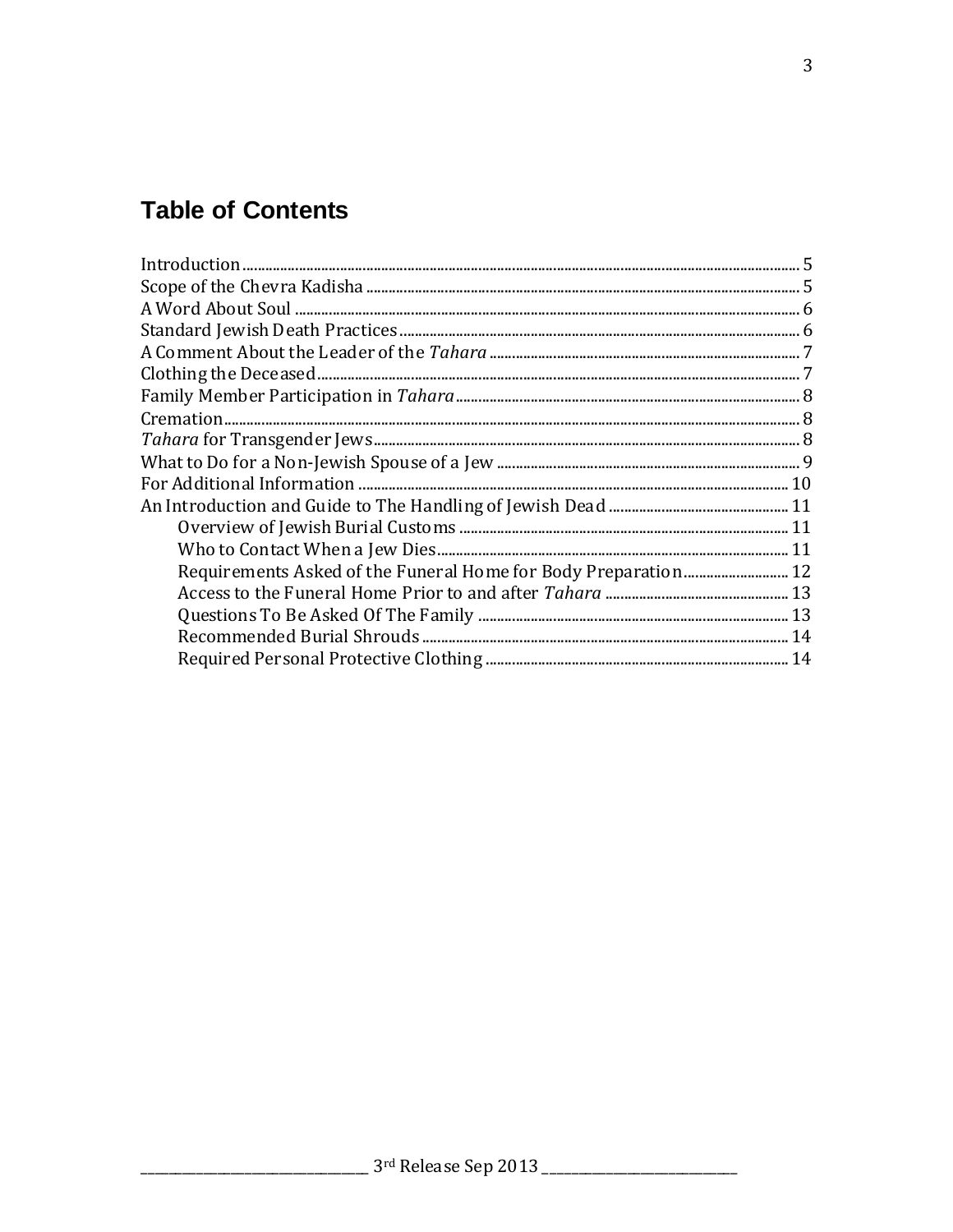$\overline{4}$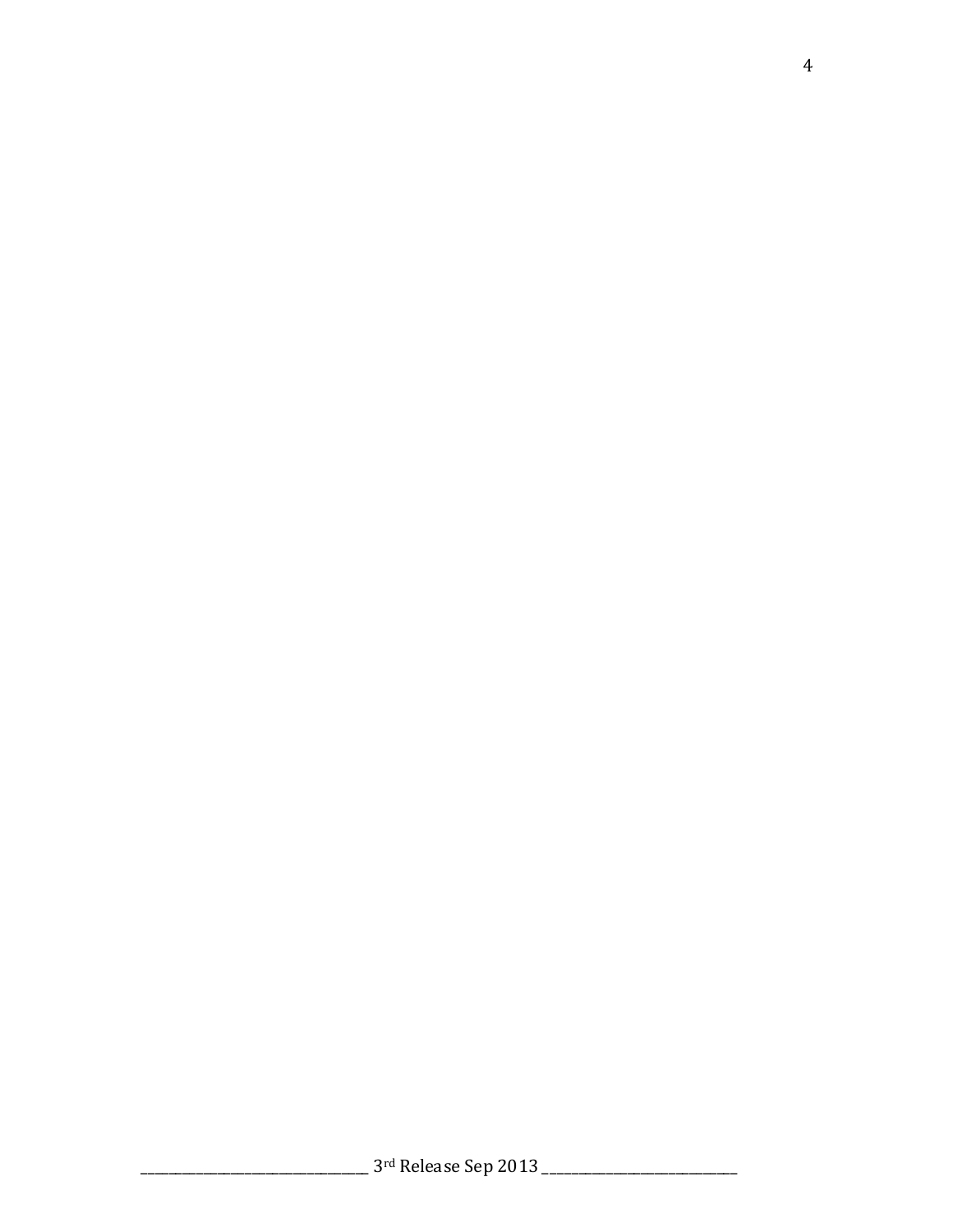## **Introduction**

This document is intended to be a repository for decisions and practices that guide the way the *Chevra Kadisha* of Northern New Mexico (CKNNM) does its work. It is expected that this document be updated as the times, personnel, technology, and practices change. It is recommended that the policies herein be reviewed at least every other year to be sure they are still appropriate.

There is an underlying assumption that CKNNM is composed of members from several different communities, and hence CKNNM includes all types of Jewish belief. Our policies apply equally to all Jewish denominations and are intended to meet the needs of all of them.

It should be noted that the policies herein are not "rules to be followed," rather, they are a repository of the current thinking of the *Chevra* as to what to do when faced with certain situations. This repository is just the documentation of decisions made by the Board of Directors of CKNNM in regard to the various topics listed herein. The intent of this document is to be a resource for those who need a reminder of what was decided when new situations are faced.

The shuls participating in CKNNM are the following:

- Chabad of Santa Fe
- Congregation Beit Tikva
- HaMakom
- Kol BeRamah Torah Learning Center
- The Los Alamos Jewish Center
- Temple Beth Shalom

The CKNNM exists as an entity within the auspices of the non-profit (501-C3) Jewish Community Council of Northern New Mexico (JCCNNM). All decisions and policy direction for CKNNM come from the Board of Directors of JCCNNM.

## **Scope of the Chevra Kadisha**

In every community the *Chevra Kadisha* takes on the role of providing for the dead. In some communities this responsibility starts before death and ends a year after death, encompassing all phases of Jewish death practice. Although individual members of CKNNM may be involved in more activities than the *Chevra* as a whole, we are unable to commit as a *chevra* to a more expanded scope of activities due to limited resources available on a regular basis. Hence, the official scope of responsibility of the CKNNM includes only the following:

- Supporting and providing education to the Jewish community about Jewish death practices, including visiting the sick, death in the home, working with a funeral home, the *Tahara* procedure, *Shmira*, in-ground burial, phases of mourning, *Yizkor*, and other related topics.
- Providing *shomrim* for *Shmira*.
- Providing *Tahara* for all Jewish deceased.
- Supporting the larger Jewish community as needed.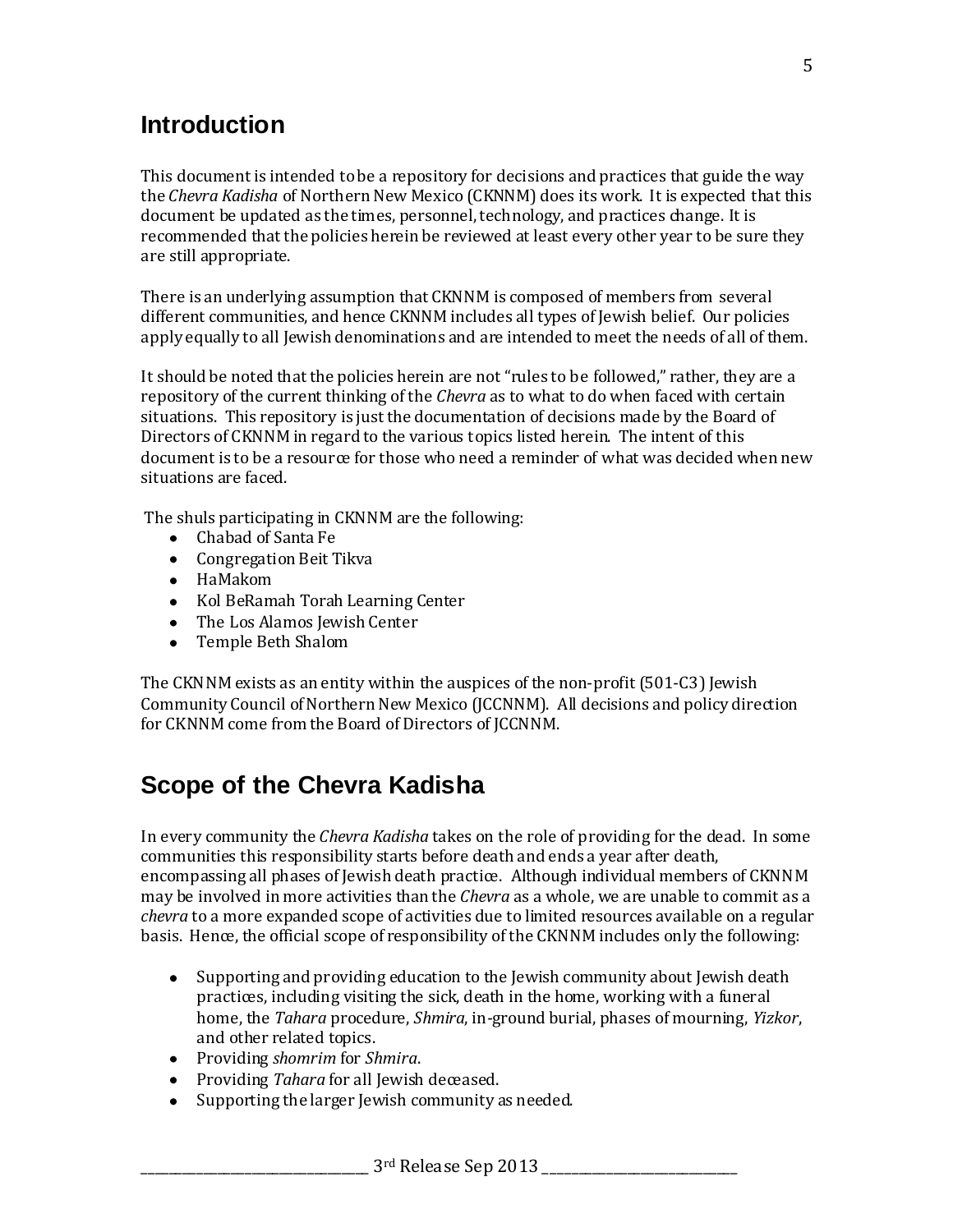## **A Word About Soul**

One of the major underlying principles that supports and guides the work of the *Chevra Kadisha* is the Jewish belief that each individual is composed of both physical and nonphysical elements – a body and a soul – where the soul is the eternal spiritual aspect of each human being, living on after death. The ideas that (1) the soul is present in the *Tahara* room, and (2) that the *Tahara* ritual helps to "midwife" the soul from this world into the next provide a framework upon which decisions directing the *Chevra Kadisha* can be made. It is in this context that this policy manual has been written. The midwifing of the soul is considered one of the most important ways we can show *kavod ha'met* – honor and respect to the dead.

## **Standard Jewish Death Practices**

When a Jewish person dies, the hospital, funeral home or rabbi contacts the central contact number for CKNNM (505-490-6148) informing us of the death. Our Director of Services then coordinates between the family and the funeral home to schedule *Shmira* and *Tahara* for the deceased. The CKNNM Director of Services then contacts CKNNM members to schedule specific personnel for both rituals as appropriate.

If CKNNM has enough volunteers theywill provide *shomrim* for the entire time between death and burial. If not able to provide coverage for the entire time, the presence of a lit candle may be used to represent the presence of *shomrim* with the deceased. This candle does not need to reside with the deceased.

CKNNM will perform *Tahara* for any Jew who requests it. They provide volunteers to perform this ritual for all Jewish denominations as well as the unaffiliated, and provide training to the CKNNM members as well as to the personnel of both Santa Fe funeral homes. It is expected that the funeral homes provide most of the supplies required for *Tahara*, while CKNNM provides buckets, hand washers, *Tahara* Manuals, boards, and some other supplies stored in our own cabinet at each funeral home. CKNNM expects the funeral home to provide *tachrichim* (burial shrouds for the deceased) and personal protective clothing. (See Appendix A.) The *Tahara* procedure is usually scheduled 3 hours prior to burial, the night before burial, or under unusual circumstances, as soon after death as possible if there will be a prolonged delay before burial. The body of the deceased should be refrigerated until just before the Tahara begins.

CKNNM's standard *Tahara* policy is the following: men perform *Tahara* for deceased men, and women perform *Tahara* for deceased women. Under unusual circumstances, a mixed team may perform *Tahara*, as long as the modesty and dignity of the deceased is preserved. This may mean guidance from someone outside of the *Tahara* room, or possibly a reader standing at the back of the *Tahara* room with their back to the *Tahara* table, or other such arrangements.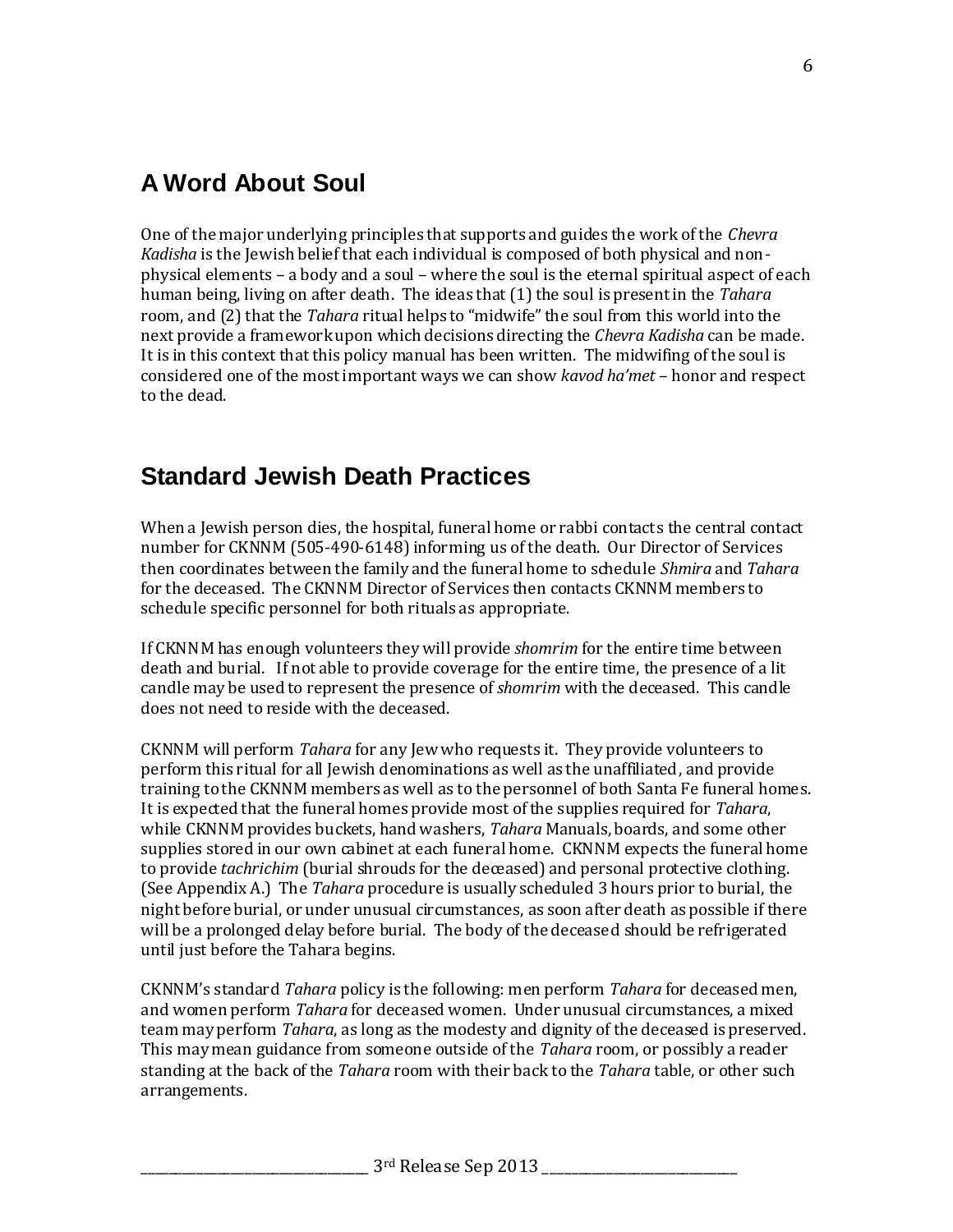CKNNM uses a *Tahara* manual to guide *chevra* members in performing this ritual. The same manual should be used by both men and women, even though there might be slight variations in how they do their work. The choice of which manual to use could change over time, so CKNNM does not specify in these policies that a specific manual must be used. It is felt important, however, that whatever manual is being used for *Tahara* also be used as the basis for training, and that it be available to all *chevra* members to study at home.

CKNNM policy emphasizes respect for the deceased. Hence, we do not allow observers of *Tahara.* If someone wishes to observe, they must participate as a part of the team. That's often how new members in the *chevra* learn the basics – through "on the job training".

### **A Comment About the Leader of the** *Tahara*

The performance of the *Tahara* is a holy act. Maintaining an atmosphere of respect, dignity, and reverence is paramount during the entire time the *Chevra Kadisha* members are in the *Tahara* room. With this in mind, and considering the many possibilities for variation in custom and details in the performance of these procedures, as well as the variation in experience and knowledge of the members performing the *Tahara*, it is our local convention (*minhag*) to appoint a leader for each *Tahara*. The primary responsibility of the leader is to make all decisions, thereby avoiding possibilities for conflict, confusion, or disrespect during the ritual. If there are disagreements as to if or how something should be performed, such discussions should be held before the group enters the *Tahara* room, never in the presence of the deceased. The leader should decide ahead of time how the *Tahara* is to be performed, who is to do what, and if there are special circumstances requiring specific changes to normal procedures, etc. This must be communicated ahead of time to the team performing the *Tahara* so everyone understands how the ritual will be performed, and minimize questions and unnecessary talking during the procedure. In general, a briefing of the *Tahara* team prior to *Tahara*, and a debriefing afterward are recommended.

It is the leader who is responsible for determining how to implement any special requests from the family of the deceased. Such requests might include, for example, special clothes for the deceased (see section below), inclusion of items into the casket, or a specific level of Orthodox observance in the *Tahara* team. These must be discussed at the pre-briefing so everyone understands what the request is, how it will be implemented, and by whom.

Furthermore, the leader is the one who will make decisions during the procedure if unexpected situations arise. The leader coordinates all activities, working closely with the reader. The reader delineates what is to be done, while the leader ensures it is done properly. If there are new members who have not done this before, it is the leader who guides and shows them how it is to be done.

## **Clothing the Deceased**

The normal practice of CKNNM is to dress the deceased in traditional Jewish *tachrichim* – burial shrouds that are simple cotton or linen clothes designed to represent the clothes of the *Kohen HaGadol* (the High Priest in the days of the Temple). On occasion there have been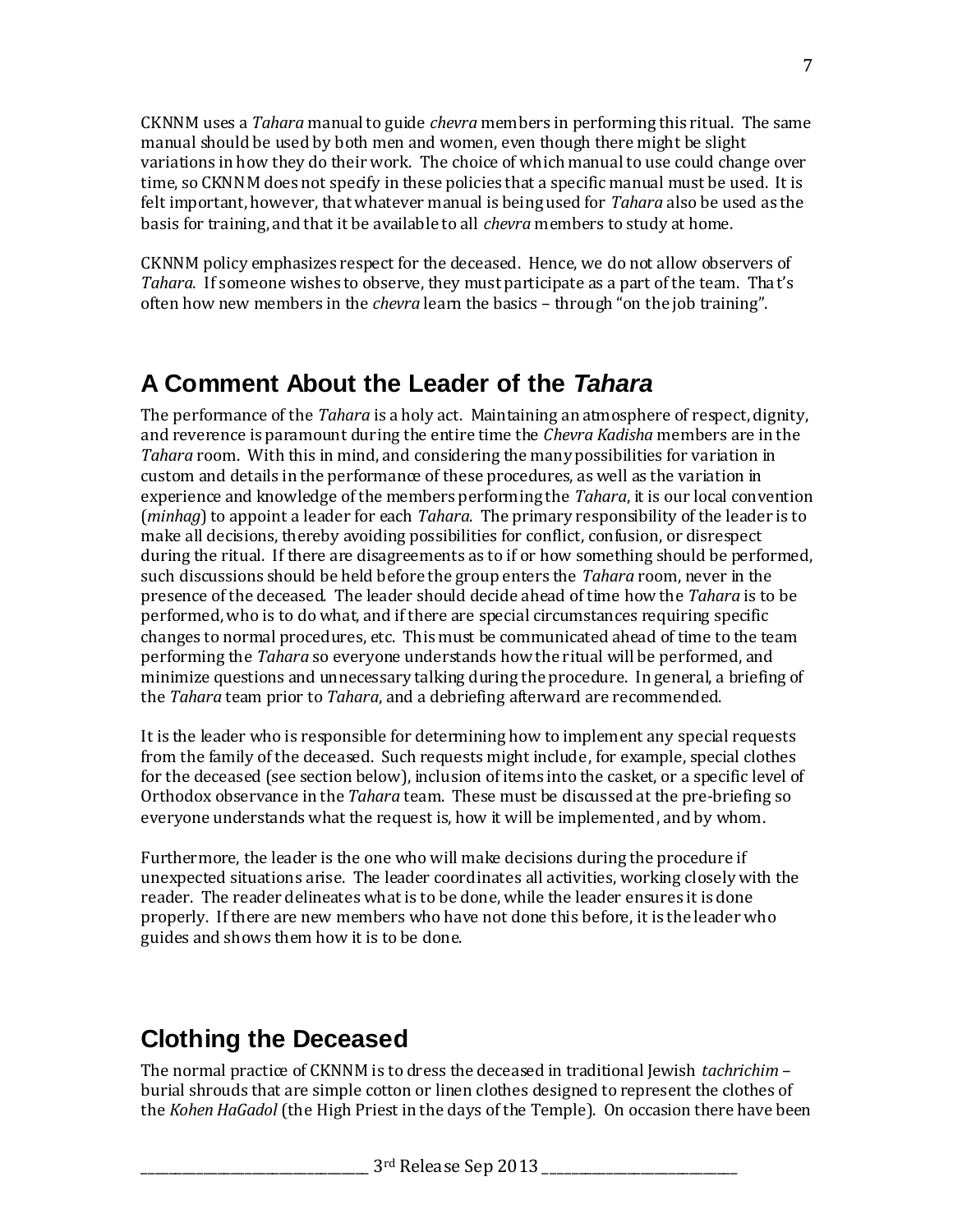requests to dress a deceased person in specific clothes of importance to that person, such as a robe bestowed upon them for an honorary degree, or possibly a jacket that was "always worn" by a deceased teenager. Our policy is to dress the deceased in *tachrichim*, then if the family is particularly insistent about such clothing, we will cut the clothing up the back and drape it over the deceased once they are in the casket (after removing any metal on the garment). If CKNNM team members do not wish to handle such clothes, they may ask the funeral home to perform this part of the procedure.

### **Family Member Participation in** *Tahara*

Our experience has led to a policy of no participation in *Tahara* ritual procedures by family members or relatives close to the deceased. This policy is based on 2 primary concerns:

- 1. The possibility of emotional trauma to the family member, and possible subsequent disruption of the ritual, and
- 2. Respect for *chevra* team members who might feel scrutinized by the presence of family members while they do their work.

If a child of a deceased parent or a parent of a deceased child insists on participating, we offer them the opportunity to tie the last knot – they tie the *shin, daled, yud* knot representing the name of God into the belt around the waist that finishes the clothing of the deceased. For all other relatives of the deceased, they are invited to participate in sitting *Shmira* with the deceased, but are not offered participation in the *Tahara*.

## **Cremation**

Jewish tradition does not support cremation. In today's world, however, many Jewish families do choose cremation for their loved ones. If the family insists on cremation, it is the policy of the CKNNM that we will indeed still perform *Tahara* and *Shmira* for the deceased, with the caveat that CKNNM team members will be informed of this circumstance and may choose not to participate. If there are enough team members to perform the *Tahara*, then CKNNM shall do so. If there are not enough personnel to perform the ritual, then the family shall be told that CKNNM is unable to perform the requested *Tahara*. CKNNM will sit *Shmira* until the *Tahara* starts, or until the body is taken for cremation, but only if there are enough personnel to do so.

## *Tahara* **for Transgender Jews**

CKNNM will perform *Tahara* for Jews who change their sex or live as a different sex from that of their birth. The careful decision as to which team from CKNNM (men's or women's) should perform the *Tahara* procedure must take into account the lived identity of the deceased. This decision should be made with input from family members and close friends of the deceased, and will vary from case to case. The goal is to promote and maintain the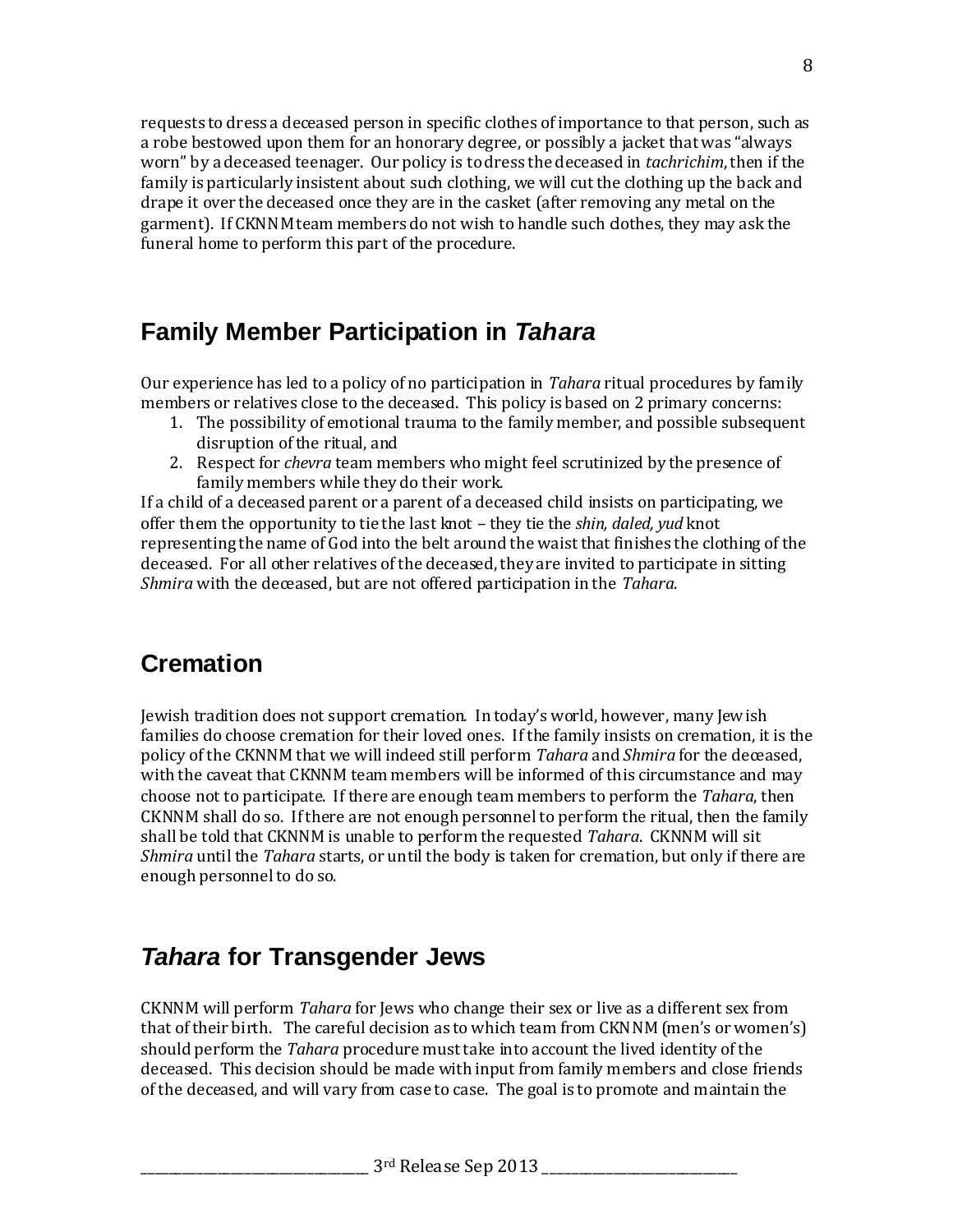dignity and modesty of the deceased to the greatest extent possible. CKNNM members may choose not to participate in such a *Tahara*.

#### **What to Do for a Non-Jewish Spouse of a Jew**

CKNNM will not perform *Tahara* for non-Jews. However, the CKNNM policy is to support the needs of the community by honoring deceased non-Jewish spouses of Jewswho have been involved in the Jewish community, have raised their children as Jews, and who are considered "*K'rov Yisrael*" – those close to the Jews. It is our policy that CKNNM not perform preparation rituals for *K'rov Yisrael* as a *chevra*, however, it is deemed appropriate for the CKNNM mailing list to be used to notify members of such a death, so members can choose to participate as individuals in the preparation for burial of non-Jewish spouses of Jews. A manual to guide such a preparation is being published at this time.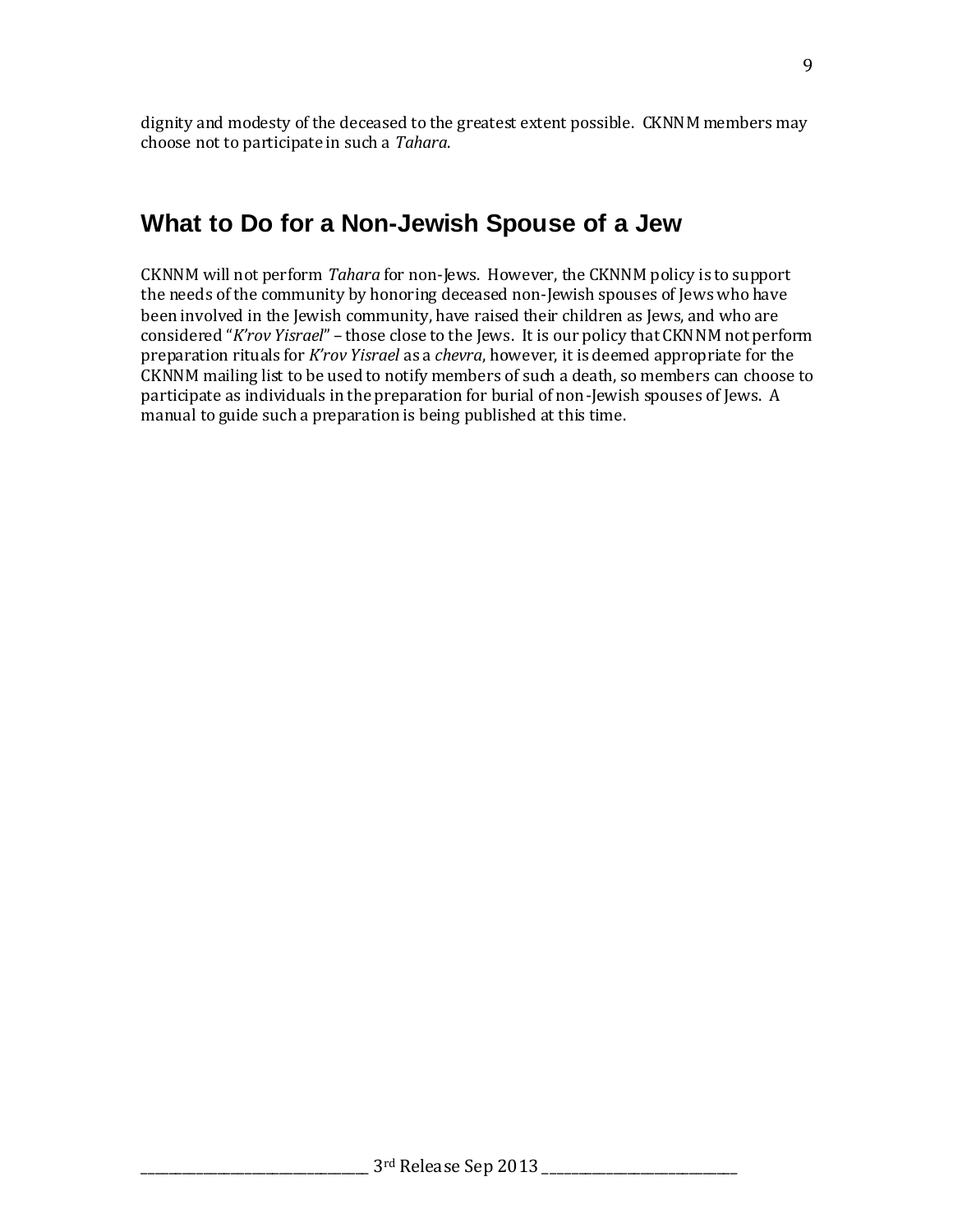# **For Additional Information**

To find more details on all aspects of Jewish death practices, *Tahara*, and *Chevra Kadisha*, see the following references:

- The *Kavod v'Nichum* website[: http://jewish-funerals.org](http://jewish-funerals.org/)
- Lynn Greenhough's very thorough Master's Degree thesis on North American Jewish Burial Societies[: http://jewish-funerals.org/greenhough-1](http://jewish-funerals.org/greenhough-1)
- Lamm, Maurice. *The Jewish Way in Death and Mouring*. New York, NY: Jonathan David Publishers, Inc., 2000.

For better understanding about soul:

- Raphael, Simcha Paull. *Jewish Views of the Afterlife*. New York, NY: Rowman and Littlefield Publishers, Inc., 2004.
- Spitz, Elie Kaplan. *Does the Soul Survive?*. Woodstock, VT: Jewish Lights Publishing, 2011.

There are many *Tahara* manuals that give an understanding of *Chevra Kadisha* work, in addition to the manuals written by Rick Light, which are the preferred manuals for CKNNM use. Other good ones for reference are also listed below.

- Epstein, Mosha. *Tahara Manual of Practices*. Bridgeport, CT: Chevra Kadisha Zichron Shabtai Leib of Greater Bridgeport, 1995.
- Kelman, Stuart, and Fendel, Dan. *Chesed Shel Emet, The Truest Act of Kindness*. Berkeley, 3rd Edition, CA: EKS Publishing, 2013.
- Light, Richard A. *Final Kindness: Honoring K'rovei Yisrael, Burial Preparation of Non-Jews Who Are Part of the Jewish Community.* Santa Fe, NM: Chevra Kadisha of Northern New Mexico, 2013.
- Light, Richard A. *To Midwife A Soul, Guidelines for Performing Tahara*. 4th Edition, Santa Fe, NM: Chevra Kadisha of Northern New Mexico, 2013.
- Sandler-Phillips, Regina. *PSJC Hevra Kadisha Tahara Manual*. Brooklyn, NY: Park Slope Jewish Center, 2009.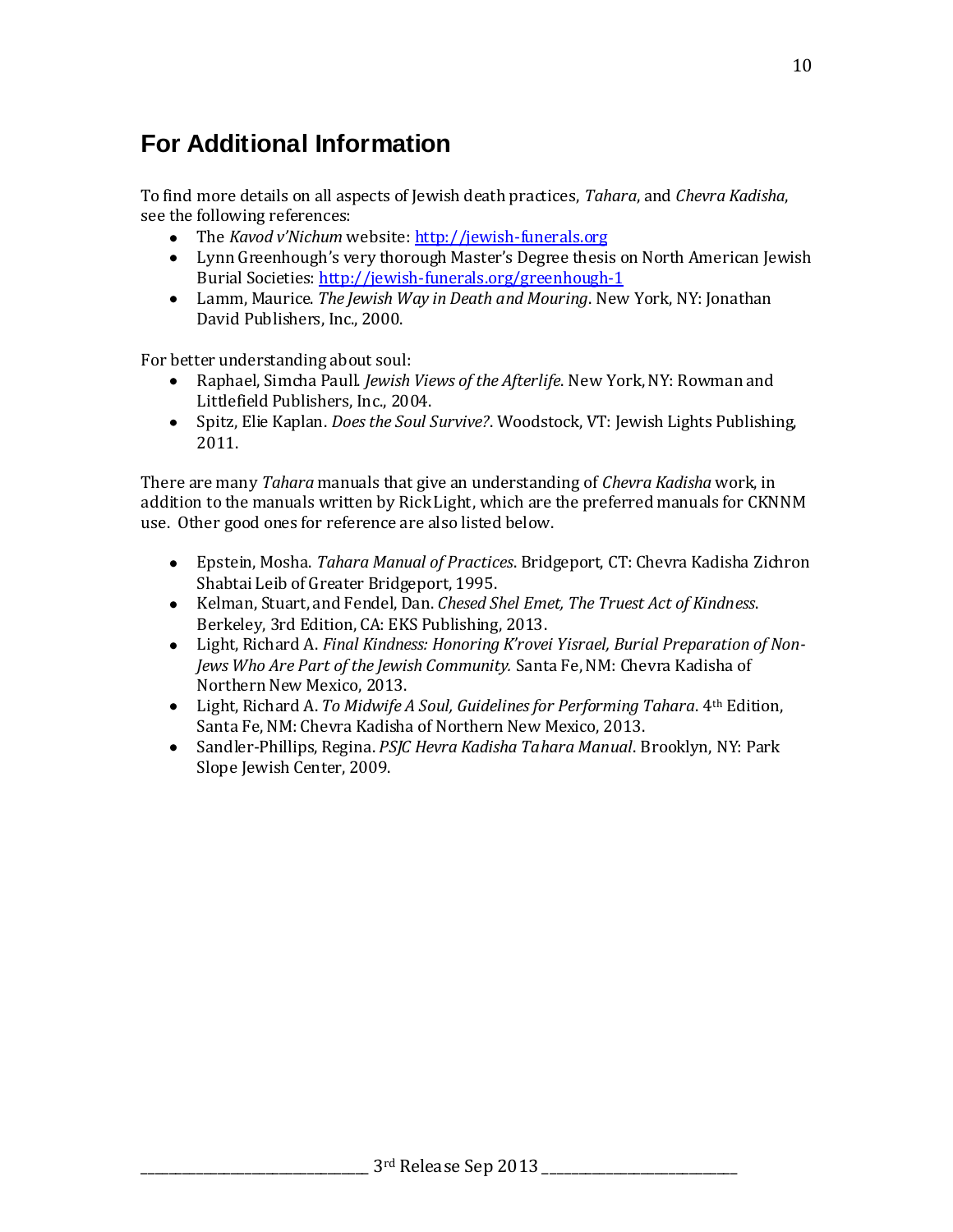**Appendix:** Information to be given to funeral homes, coroners, hospitals, and other non-Jewish public servants who may deal with Jewish corpses.

## **An Introduction and Guide to The Handling of Jewish Dead**

This guide is intended for those professionals whose work includes the handling of corpses, to provide an understanding of Jewish customs and expectations when a Jewish person dies.

#### **Overview of Jewish Burial Customs**

The human body is considered a holy vessel to the Jew, hence it must be treated with utmost respect and dignity, both during life and after death. When a Jew dies, the body is prepared for burial through a specific procedure known as the *Tahara* that must be performed by other Jews. The team of people who do this are called the *Chevra Kadisha* ("sacred fellowship" or "burial society"). This process includes washing the body physically, a spiritual purification through the pouring of water over the body, the dressing of the body in specific burial shrouds, and the placing of the body into the casket. The *Tahara* procedure is usually performed a few hours before burial. **No embalming is performed**. Autopsies are allowed only when absolutely necessary. Organ donation is encouraged if it will help save other lives. It is expected that if the body is cut open for these procedures, the opening be surgically stitched closed afterwards so no fluids can pass into or out of the body.

It is our custom to bury our dead into the ground. **Cremation is not a Jewish custom**. Some Jews choose cremation because they do not know this or because it is so common among non-Jews to cremate. If a Jewish family is planning cremation we suggest that you ask them to consult with a Rabbi before finalizing this choice.

#### **Who to Contact When a Jew Dies**

When it is determined that the deceased is Jewish, please contact the *Chevra Kadisha* of Northern New Mexico (primary contact is **Zoe Van Raan, 505-490-6148**, or 505-577- 5825), or one of the following:

- **Chabad Jewish Center of Santa Fe:**   $\bullet$ [www.chabadsantafe.com](http://www.chabadsantafe.com/) Rabbi Berel Levertov 505-920-4324
- **Congregation Beit Tikva:**  [www.beittikvasantafe.org](http://www.beittikvasantafe.org/) Rabbi Martin Levy 505-670-4671
- **Ha Makom:** [www.hamakomtheplace.org](http://www.hamakomtheplace.org/)  $\bullet$ Rabbi Malka Drucker 505-988-1860
- **Kol BeRamah, Torah Learning Center of Santa Fe:** [www.kolberamah..org](http://www.kolberamah.org/) Rabbi Mordechai Scher 505-955-1748
- **Los Alamos Jewish Center:**  [www.lajc.org](http://www.lajc.org/) David Izraelevitz 505-661-8878
- **Temple Beth Shalom:** [www.sftbs.org](http://www.sftbs.org/) Rabbi Marvin Schwab 505-982-1376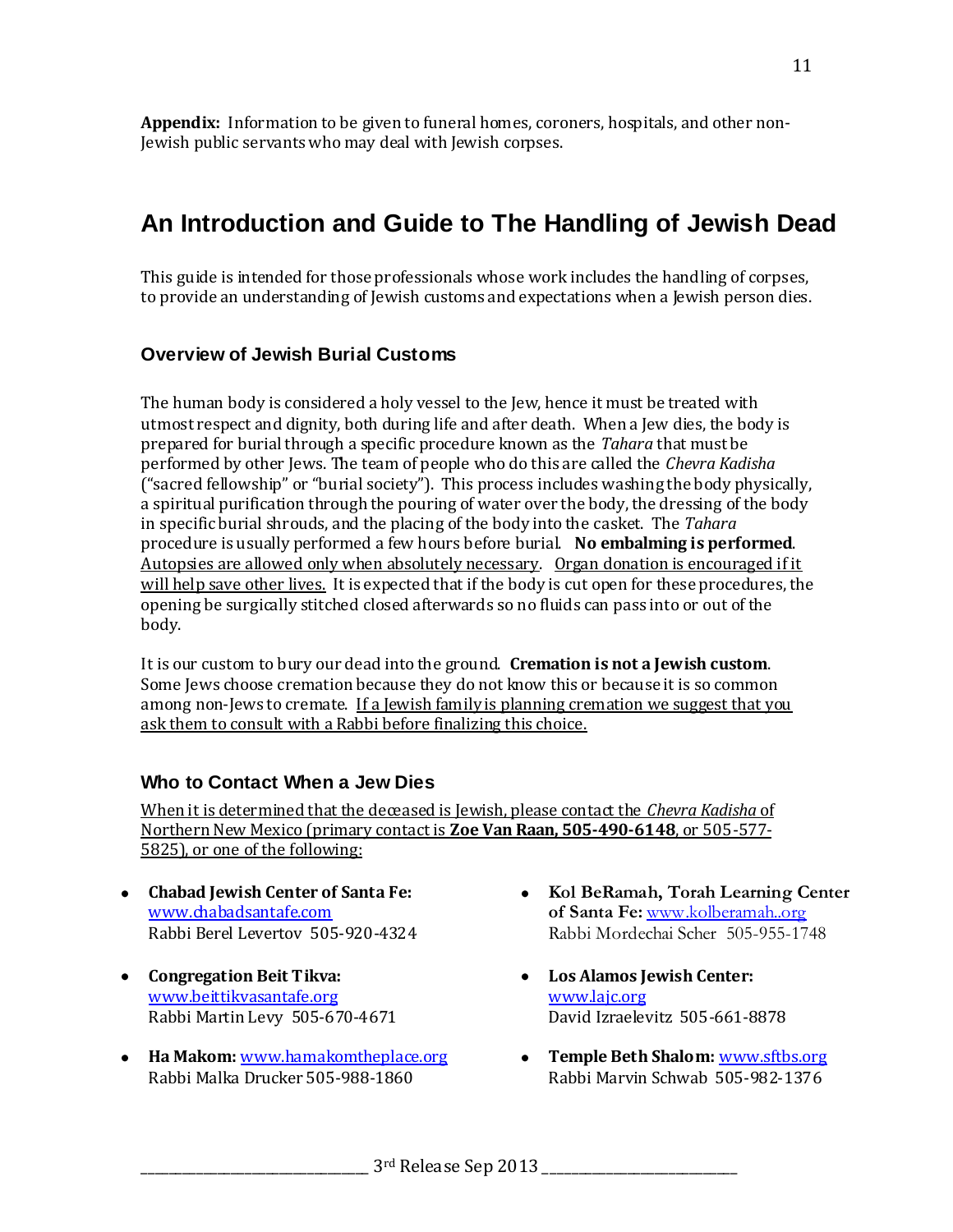#### **Requirements Asked of the Funeral Home for Body Preparation**

The *Tahara* is a ritual preparation of the body for burial. It includes a physical washing of the body along with spiritual rituals. We will provide much of what is needed for this process, however we need your help in the areas listed below.

- Please provide us with a preparation room that is clean, orderly, and ready for our use.
- The body should be lying on his/her back with eyes closed on a table that tilts with the table tilted just slightly toward the feet. The body should be covered with a clean sheet. All catheters in the body should be removed before our arrival.
- The table on which the body is resting should be locked into position, both the tilt and the wheels.
- The coffin should be in the room on a rolling stand. The casket should be simple wood, not metal or other material. It should have holes drilled into the bottom, and be free of fancy linings or other embellishments. The lid should be with the coffin, and checked to be sure it fits properly.
- There should be an additional table available in the room for spreading out shrouds and supplies, etc.
- Please provide a Jewish burial shroud set for the appropriate gender of the dead. (*See recommended burial shrouds below.*)
- One packet of earth from Israel is used for each *Tahara*, and often, another at the burial.
- Please provide waterproof surgical clothing and face shields for the *Tahara* team to wear (usually four to six people are needed). A supply of heavy-duty rubber or latex gloves (sizes XL, M, and S) should be on hand. (*See the required personal protective equipment below.*)
- There should be at least 6 dean, dry sheets available (white, rectangular, twin-size).
- There should be plenty of clean doth towels available along with a roll of cotton batting or paper towels.
- A water source should be close at hand a sink big enough to fill buckets in, wash hands, etc.
- The room should have a working drain in the floor or near the end of the table on which the body is resting. We will be pouring water over the deceased. This water needs to drain appropriately, and the urinal-drain gets overloaded easily, so we don't use it. The water will be poured over the body and table and onto the floor. We can better contain the poured water to funnel it into the drain perhaps if you provide extra towels or a "dam" of some sort that will keep the water from spreading across the room.
- An appropriate container for bio-hazardous material should be available in the room, along with a large trashcan for normal trash.
- There should be another container or laundry bin for used sheets and cloth towels.
- Arrangements should be made to turn off all buzzers, phones, alarms, etc., that are in the room where the *Tahara* takes place.
- Once the *Tahara* is completed, the coffin with the body inside will need to rest in a different room from where the washing occurred. It should be a place safe for a candle to be lit, and have space for a person to sit near the coffin. Please make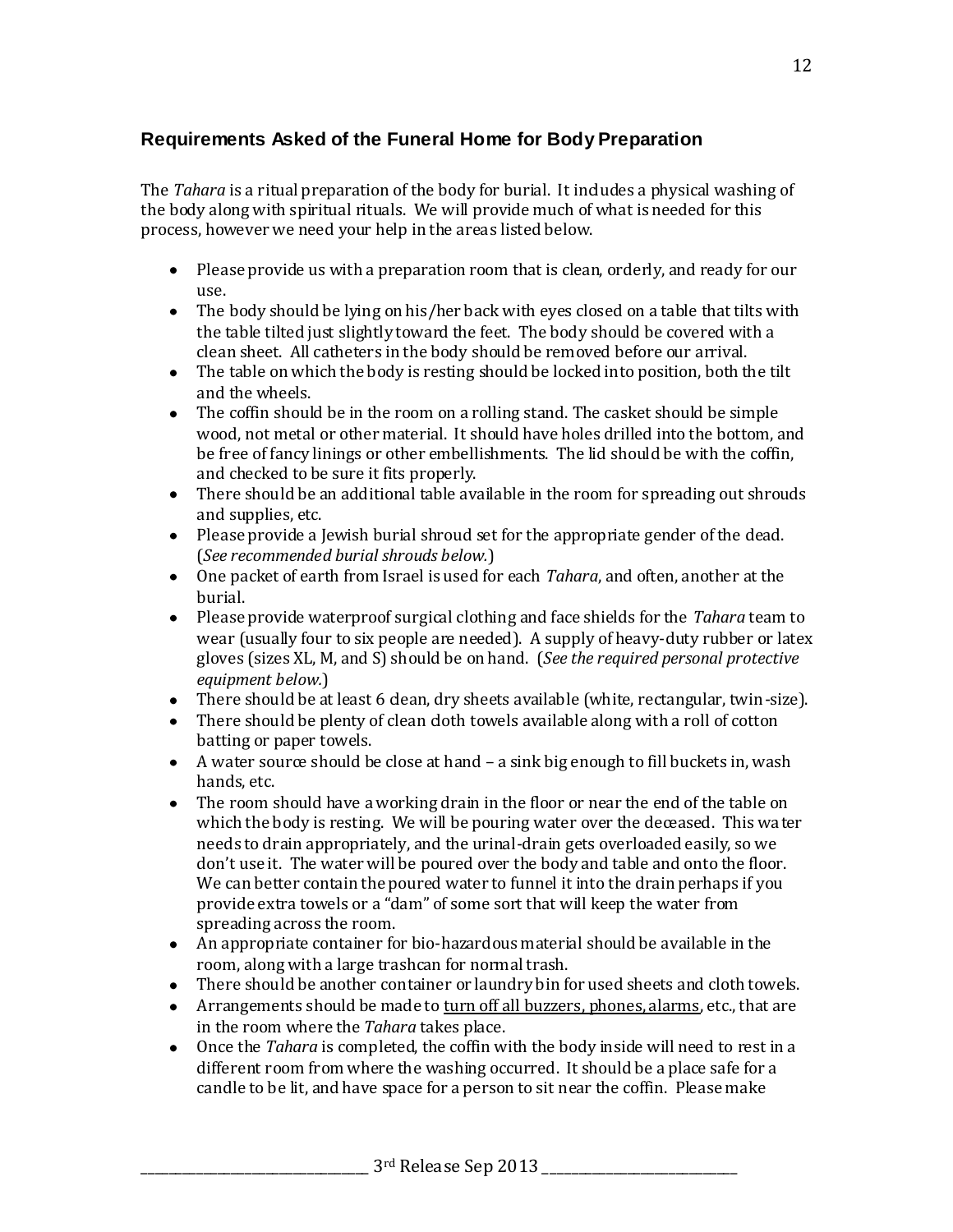arrangements for family members or others to sit with the body until burial. This could easily be through the night or over a weekend.

- At the gravesite, please ensure that there is a mound of dirt near the grave, and several shovels available. Part of the burial service includes family members shoveling some dirt into the grave onto the casket.
- Jewish funerals usually do not include flowers we ask that people give to a charity in the name of the deceased instead.
- A qualified staff member should always be in the facility when a *Tahara* is being performed should any problems arise. On occasion we will need your help to use the hydraulic lift to move a body from the table into the casket.

#### **Access to the Funeral Home Prior to and after** *Tahara*

Because the Jewish tradition includes the concept of soul, the body of the deceased is not left alone from the time of death until burial. If it is not possible for a "*shomer*" to sit with the deceased, then it is requested that a lit candle be present near the head of the body. To show respect to the deceased, we never "view the body" – at no time will the casket be open, nor the body available for viewing. We ask that you allow members of our community 24 hour access to your facility to sit "*shomer*" with the body. Please provide a place for these visitors to sit while they read psalms, somewhere warm, out of the weather, with a light for reading.

#### **Questions To Be Asked Of The Family**

- What is the full Hebrew name of the deceased?
- What is the full English name of the deceased?
- What should be done with the wedding band (if any), buried with the dead or given to the family? What about any other jewelry found on the body?
- Does the family want to participate in *shmirah*? (Sitting with the casket, reading psalms.)
- Does the deceased have a prayer shawl (*tallit*)? Do the family members want him (or possibly her) buried in it?
- Any special requests?
- Please notify the family that it is customary for them to make a donation to the *Chevra Kadisha* of Northern New Mexico – any amount is acceptable, the norm is \$300.